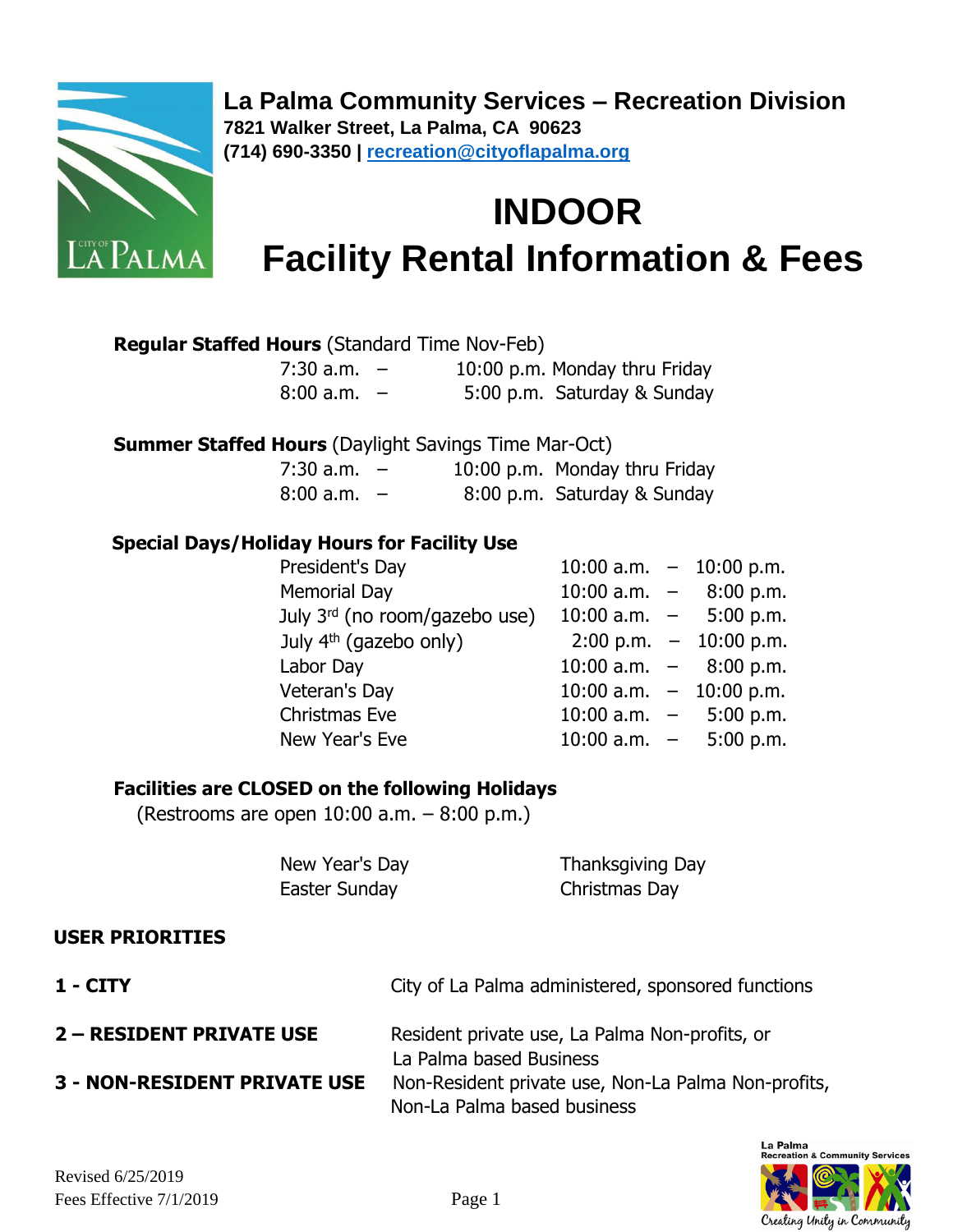# **GENERAL INDOOR FACILITY RESERVATION REGULATIONS AND INFORMATION**

1. Observing User Priorities (Page 1), Community Center rooms are available for rental:

| Monday – Thursday | 7:30 a.m. $-10:00$ p.m.    |
|-------------------|----------------------------|
| Friday & Saturday | $11:00$ a.m. $-$ 2:00 a.m. |
| Sunday            | 10:00 a.m. $-$ 10:00 p.m.  |

2. Applications for use are accepted up to 1 year in advance of event for Resident/La Palma based businesses/La Palma Non-profits and up to 6 months in advance of event for non-residents and non La Palma based businesses/non-profit organizations.

#### 3. **Applications are only issued to persons over 21 years of age.**

4. Starting and ending time is determined by your actual use. Permits requiring time to decorate, receive deliveries, or make other preparations must include this time in their permit.

| <b>Friday - Saturday</b> | Cleanup must be completed by 2:00 a.m.    |
|--------------------------|-------------------------------------------|
| <b>Sunday - Thursday</b> | Cleanup must be completed by $10:00$ p.m. |

- 5. A completed permit, payment of the required deposit, and current driver's license or California Identification card is required to use our facilities. All applications for use of Indoor City-owned recreation facilities **MUST** be made, during business hours, with the Community Services Department-Recreation Division no less than ten (10) **business days**, pending staff availability, in advance of the event without alcohol; and no less than thirty (30) days in advance with alcohol. **Note: lf application is submitted less than thirty (30) days in advance of event, you must pay all fees at the time of booking.** 
	- a. To qualify for the Resident rate, proof of residency includes a driver's license with a La Palma address or current utility bill (gas, water, trash, electric) with your printed La Palma address. **All forms of identification must be in the name of the Permit-holder**
- 6. The Community Services Department-Recreation Division reserves the right to communicate **ONLY** with the permit-holder concerning any changes to the facility use permit.
- 7. Cancellation **before** thirty (30) days prior to your event will result in a service charge of \$50 being deducted from your deposit. All fees can be non-refundable if you cancel your event **less than thirty (30) days** before the date of your event, at the discretion of the Community Services Director.

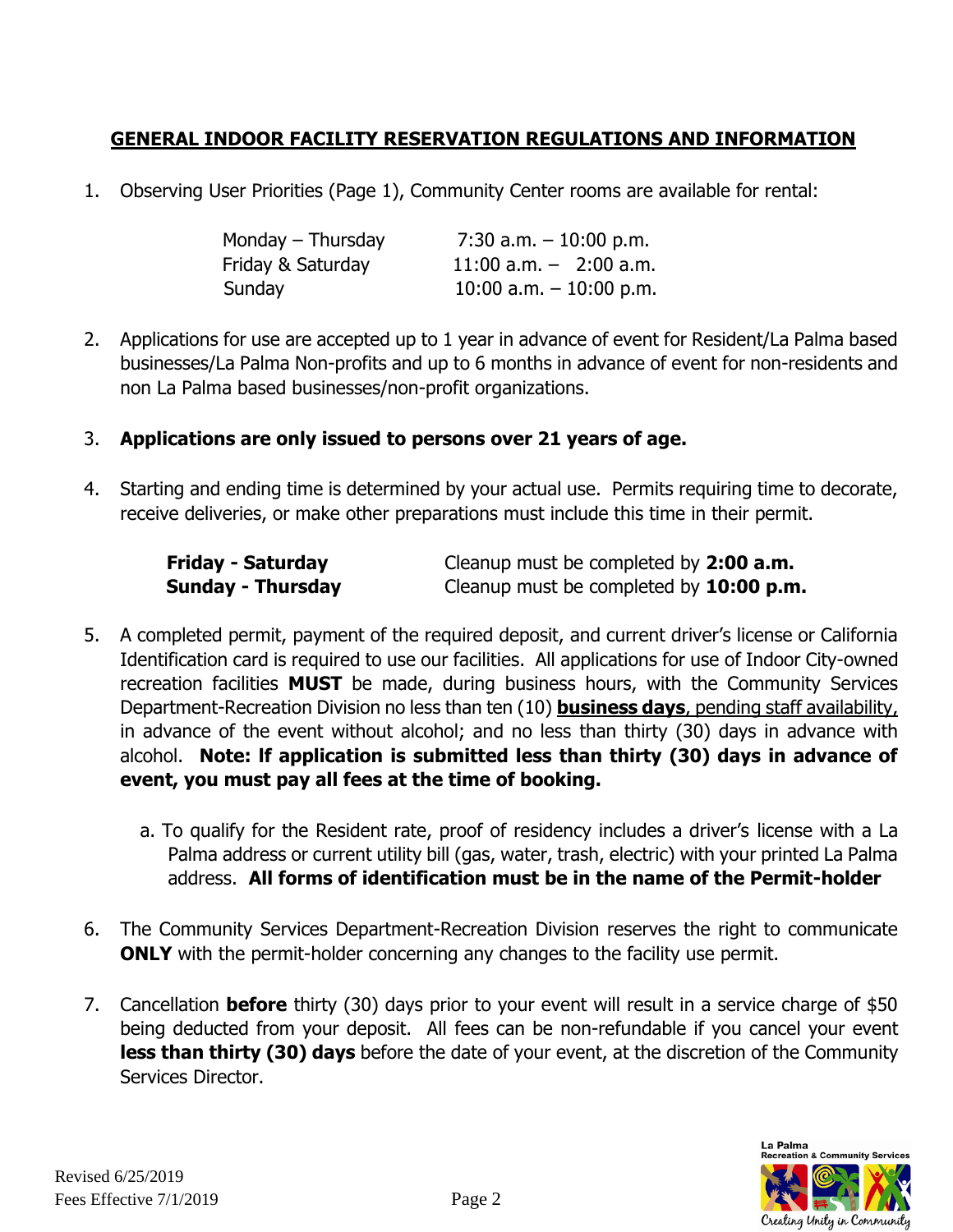#### **GENERAL INDOOR FACILITY RESERVATION REGULATIONS AND INFORMATION (cont'd)**

- 8. All refunds will be mailed directly to the permit holder, pending City Council approval, no more than 30-days after the event, provided the facility is clean and returned to its original condition.
- 9. Failure to abide by the all rules and regulations may result in the termination of your event by the La Palma Community Services Department-Recreation Division. Permit Holder is responsible for their guests' adherence to park and facility rules.
- 10. The permit-holder who signs the permit/facility use application assumes complete responsibility and liability during the use of the facility.
	- a. Permit-holder must, personally, be in attendance through the ENTIRE EVENT. NO OTHER PERSON WILL BE ALLOWED TO ENTER THE BUILDING UNTIL THE PERMIT-HOLDER HAS SIGNED IN.
	- b. A Community Services-Recreation Division staff member will be present to admit the permit holder **at the time specified on the application/permit.**
- 11. One adult (21+ years of age) chaperone MUST be present for each fifteen minors (under 18 years of age) in attendance. A uniformed security guard may be required at functions, which are attended predominantly by minors. The Community Services Director and/or Chief of Police will consider whether security is required on an application-by-application basis
- 12. The function MUST be by **INVITATION ONLY** (NO mass invitations or posting of flyers).
- 13. City of La Palma Policy prohibits the commercial selling of goods or services on public property (Non-profit fundraisers may be excluded, by approval of the Community Services Director).
- 14. **The facility must be cleaned and returned to the condition in which it was found.** IF THE APPLICANT/GROUP FAILS TO DO SO, A FEE WILL BE CHARGED FOR THE CLEANING.
	- a. In order to qualify for a full refund of deposits, you must clean those areas your group utilized such as: sinks, counters, stove, refrigerator/freezer, and the floor in the kitchen; cleaning tables and chairs; spot mopping spills/vacuuming; picking up trash in the courtyard and restrooms, and putting in the trash cans provided; emptying the facility and kitchen trash cans into the trash bin provided.
	- b. A tour of the facility with a staff member, both before and after your use is required so that any problems can be noted.

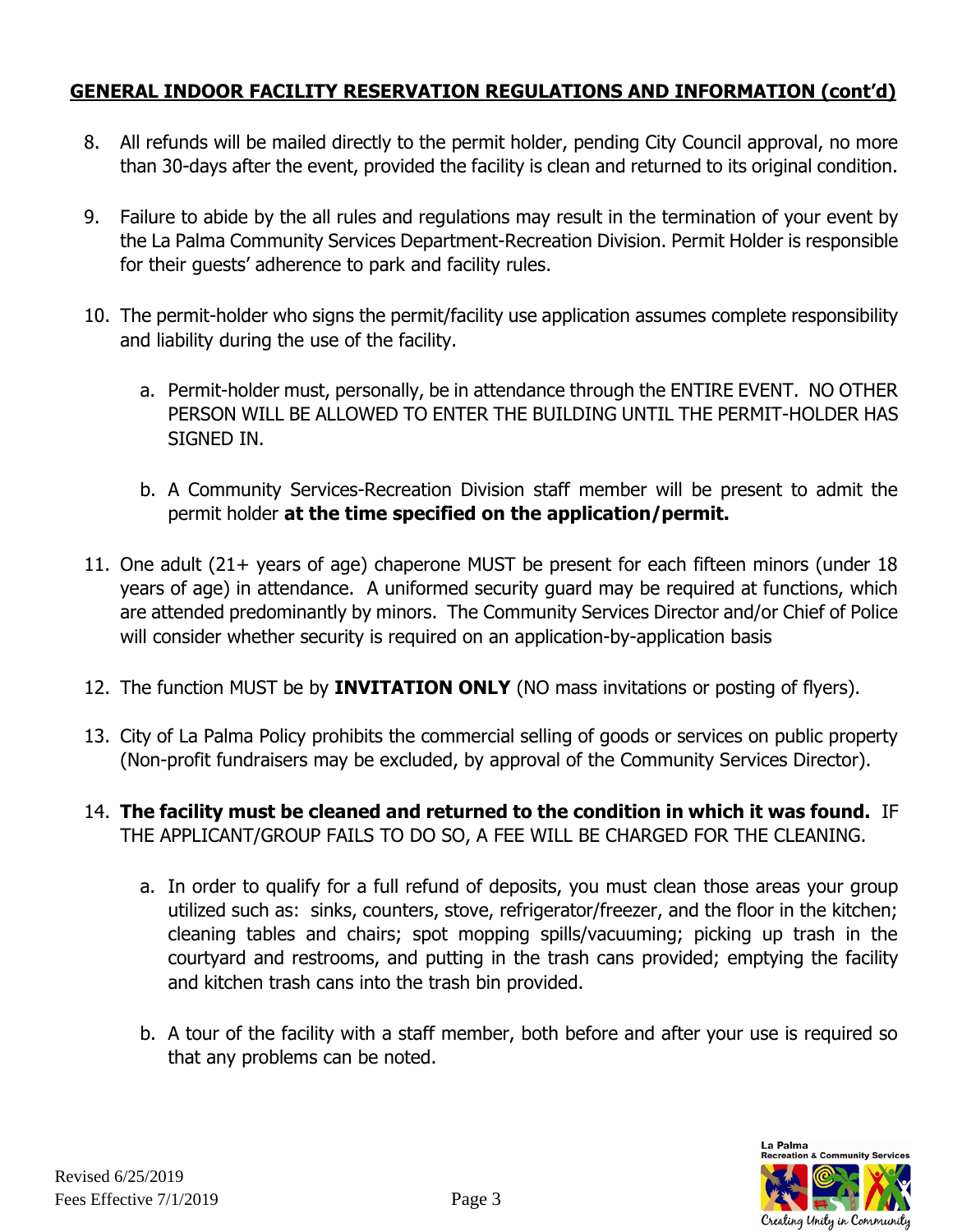c. ALL CLEANUPS MUST BE ACCOMPLISHED PRIOR TO YOUR STATED ENDING TIME, to avoid an "Overtime Fee".

#### **GENERAL INDOOR FACILITY RESERVATION REGULATIONS AND INFORMATION (cont'd)**

- d. Any person or group causing property or equipment damage or theft will be required to pay for same (based on current cost of repair or replacement).
- 15. The La Palma City Council has determined that you will be charged an **"Overtime Fee" of \$67** in addition to the hourly charge if you do not leave at the time you're contracted and paid for.
- 16. **ADHESIVES, TAPE, NAILS, STAPLES, ETC. ARE NOT PERMITED ON THE WALLS, CEILINGS, FLOOR, EQUIPMENT, TABLES, CHAIRS, OR WINDOWS OF ANY INDOOR FACILITY.**
- 17. **SECURITY IS REQUIRED FOR ANY EVENT OR ACTIVITY WHEN ALCOHOL IS SERVED.** On such occasions when, in the opinion of the Community Services Director or the Chief of Police, it is considered necessary, the assignment of one or more uniformed security officers may be required for events without alcohol. The cost of security shall be borne by permitholder.

A security guard will be required 1/2 hour prior to the arrival of guests continuing through the end of the permit, which includes the cleanup period. Under the direction of Community Services staff on duty, the security guard is responsible for enforcement of no underage drinking, general patrol of the parking lots, and contact with the permit holder concerning intoxicated guests, and general crowd control.

**ONLY THE SERVICES OF SOUTHWEST PATROL, INC.** will be used for Community Center facility permits. \$29.50 per hour will be charged beginning prior to the arrival of guests through the cleanup period/permit end time. All security fees are due and payable 30 days prior to the date of the event along with all other facility fees.

 18. **Central Park, including the community center facilities, is smoke and tobacco free per La Palma Municipal Code, Section 18-28.** It is the permit holder's responsibility to inform their guests that smoking is prohibited.

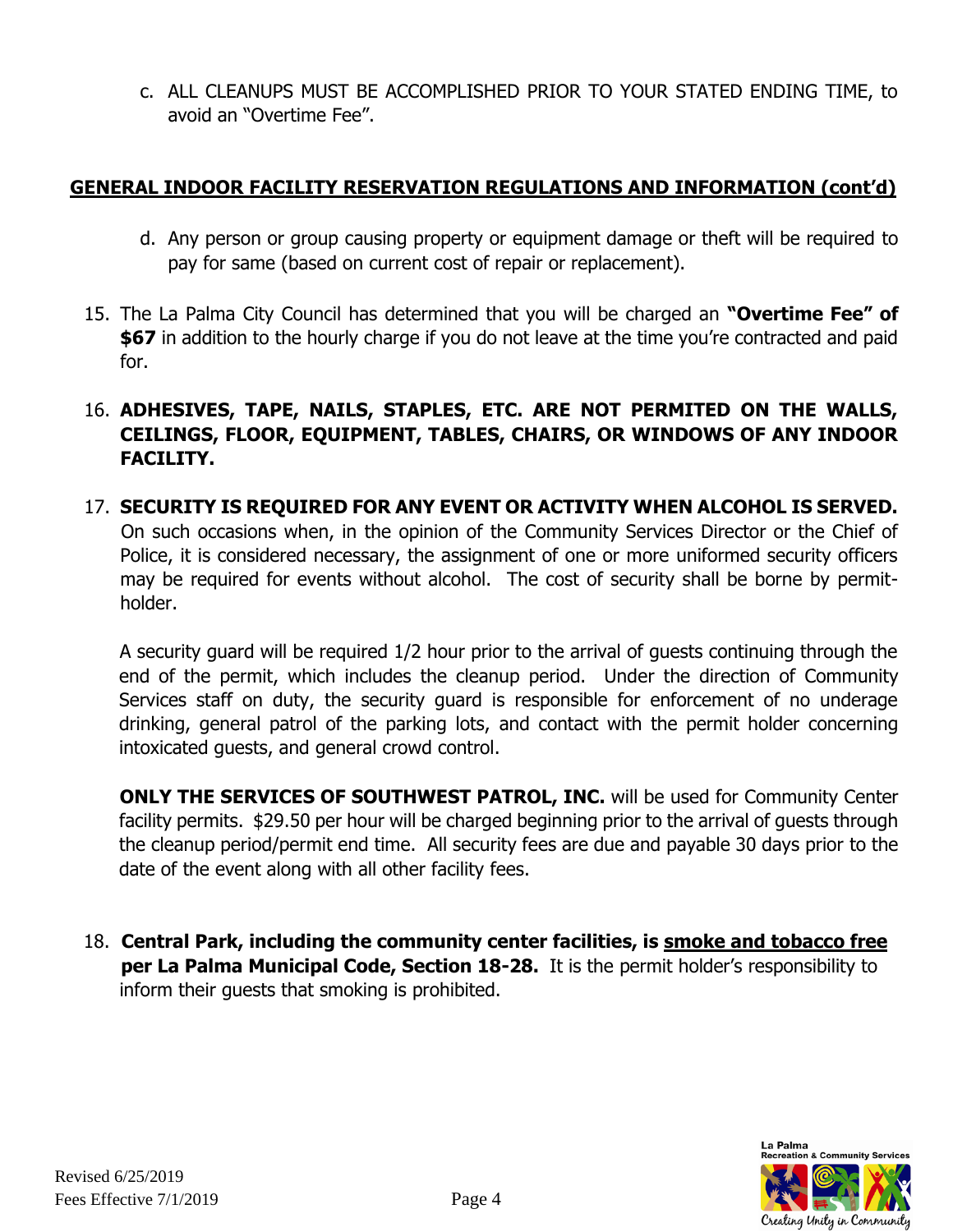#### **FACILITY FEES** All fees and deposits are set by the La Palma City Council.

| <b>FACILITY</b>                                                                                                                                                   | LA PALMA - RESIDENTS, LA PALMA<br>NON-PROFIT ORGANIZATIONS LA<br>PALMA BASED BUSINESS | NON-RESIDENT PRIVATE USE,<br>NON-PROFIT ORGANIZATIONS<br>NON-LA PALMA BASED BUSINESS |
|-------------------------------------------------------------------------------------------------------------------------------------------------------------------|---------------------------------------------------------------------------------------|--------------------------------------------------------------------------------------|
| ROYAL PALM ROOM<br>(KING & QUEEN COMBINED)                                                                                                                        | \$112.35/hour                                                                         | \$158.22/hour                                                                        |
| KING PALM ROOM                                                                                                                                                    | \$85.06/hour                                                                          | \$112.35/hour                                                                        |
| <b>QUEEN PALM ROOM</b>                                                                                                                                            | \$67.64/hour                                                                          | \$88.35/hour                                                                         |
| <b>SAGO PALM ROOM</b>                                                                                                                                             | \$67.64/hour                                                                          | \$88.35/hour                                                                         |
| <b>FAN PALM ROOM</b>                                                                                                                                              | \$34.94/hour                                                                          | \$44.71/hour                                                                         |
| Setup and takedown of the tables and chairs is included in the hourly charge.<br>The hourly rate also includes having Recreation Staff on duty during your event. |                                                                                       |                                                                                      |

#### **REFUNDABLE DEPOSITS**

| <b>ALL FACILITIES</b>              | LA PALMA - RESIDENTS, LA PALMA<br>NON-PROFIT ORGANIZATIONS LA<br>PALMA BASED BUSINESS |                       | NON-LA PALMA BASED BUSINESS | NON-RESIDENT PRIVATE USE,<br>NON-PROFIT ORGANIZATIONS |
|------------------------------------|---------------------------------------------------------------------------------------|-----------------------|-----------------------------|-------------------------------------------------------|
| Up to a Single Snack &<br>Beverage |                                                                                       | \$100                 | \$200                       |                                                       |
| <b>Full Meal/Buffet</b>            | \$250                                                                                 | \$300/with<br>Alcohol | \$400                       | \$500/with<br>Alcohol                                 |

The deposit **MUST** be paid in full when the application for use is submitted. Your date cannot be reserved until the permit is submitted and the deposit is paid in full. Deposit checks will be processed, no checks will be held.

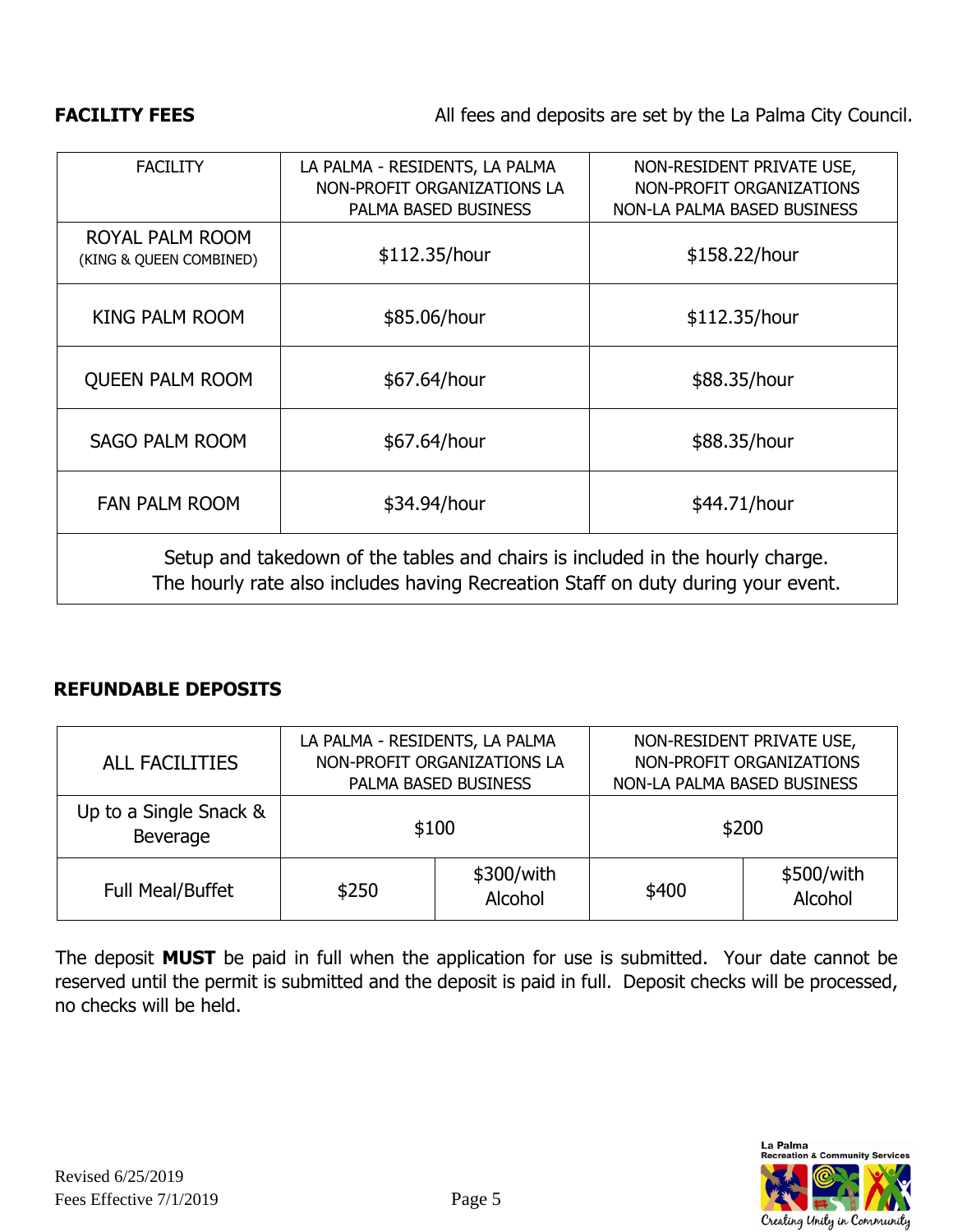#### **GENERAL INDOOR FACILITY RESERVATION REGULATIONS AND INFORMATION (cont'd)**

The deposit is **fully** refundable provided all facility rules and regulations are followed, the facility is left in the same condition that it was found prior to your permit, and you leave at or before the time indicated on your facility permit.

- a) Failure to follow facility rules and regulations can result in the forfeiture of part or all of the deposit, at the discretion of the Community Services Director.
- b) Clean-up should begin by 1 a.m. for permits with an ending time of 2 a.m. No alcohol or alcoholic beverages shall be served after 1 a.m. Your check out with a staff member **MUST** be completed by 2 a.m.

|                        | <b>Theatre</b> | <b>Banquet</b> |
|------------------------|----------------|----------------|
| <b>Royal Palm Room</b> | 225            | 150            |
| <b>King Palm Room</b>  | 120            | 80             |
| <b>Queen Palm Room</b> | 75             | 50             |
| Sago Palm Room         | 75             | 50             |
| Fan Palm Room          | 30 (classroom) |                |

#### **ROOM CAPACITIES**

**Fire Code Attendance Regulation: If your group exceeds the maximum allowance, your permit will be terminated immediately. In addition, you will be fined by the Orange County Fire Department** 

#### **GENERAL LIABILITY INSURANCE**

General Liability Insurance, with a general aggregate limit of at least \$2,000,000 (\$1,000,000 for each occurrence) and naming the "City of La Palma" as additionally insured, is required for any permit/event that meets the following criteria:

- 1. Any permit/event with expected attendance of 101 or more.
- 2. Any permit/event where alcohol is served/consumed, regardless of the number in attendance.

Insurance may be obtained in the following ways:

- 1. Facility users may check with their homeowners insurance provider;
- 2. Facility users may directly contact an insurance agent or broker;

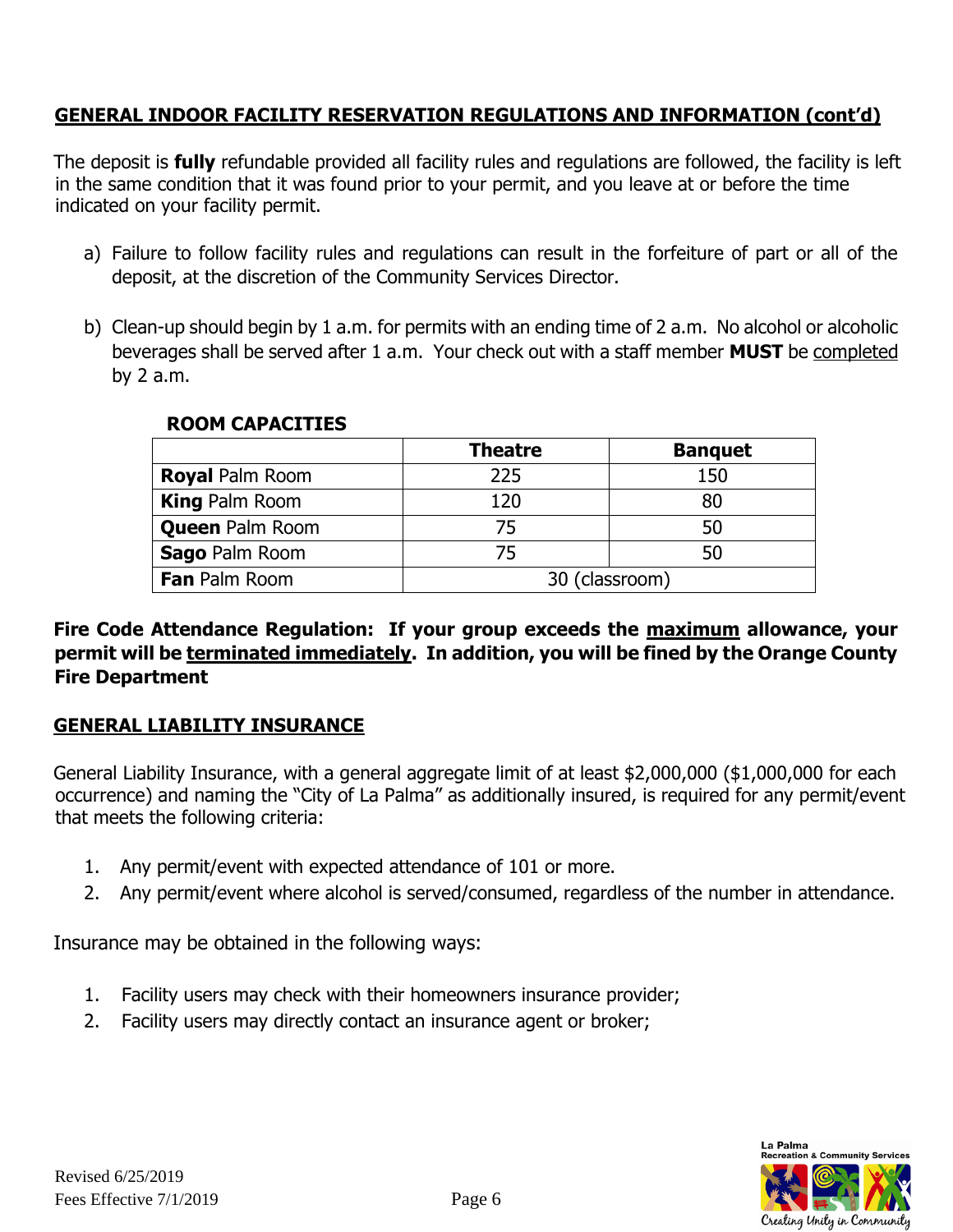#### **GENERAL INDOOR FACILITY RESERVATION REGULATIONS AND INFORMATION (cont'd)**

- 3. Non-profit and service organizations may contact their parent organization to utilize their umbrella policy;
- 4. Facility users may purchase insurance through the City of La Palma, who will issue a Certificate of Insurance for the specific event or activity. The premiums for these certificates and risk/hazard classifications are determined and set by insurance carrier Driver Alliant and are not negotiable. All premiums paid to the city will be remitted to Driver Alliant. Specific Information and premium information will be provided to you if insurance is required.

Proof of General Liability Insurance is required thirty (30) days prior to the date of the permit/event. Failure to provide the City with a valid Certificate of Insurance one month prior to your event will result in immediate cancellation of your rental agreement. The cancellation and refund policies will be in effect.

If booking your reservation within 2-weeks of your event, you must purchase General Liability Insurance through the City.